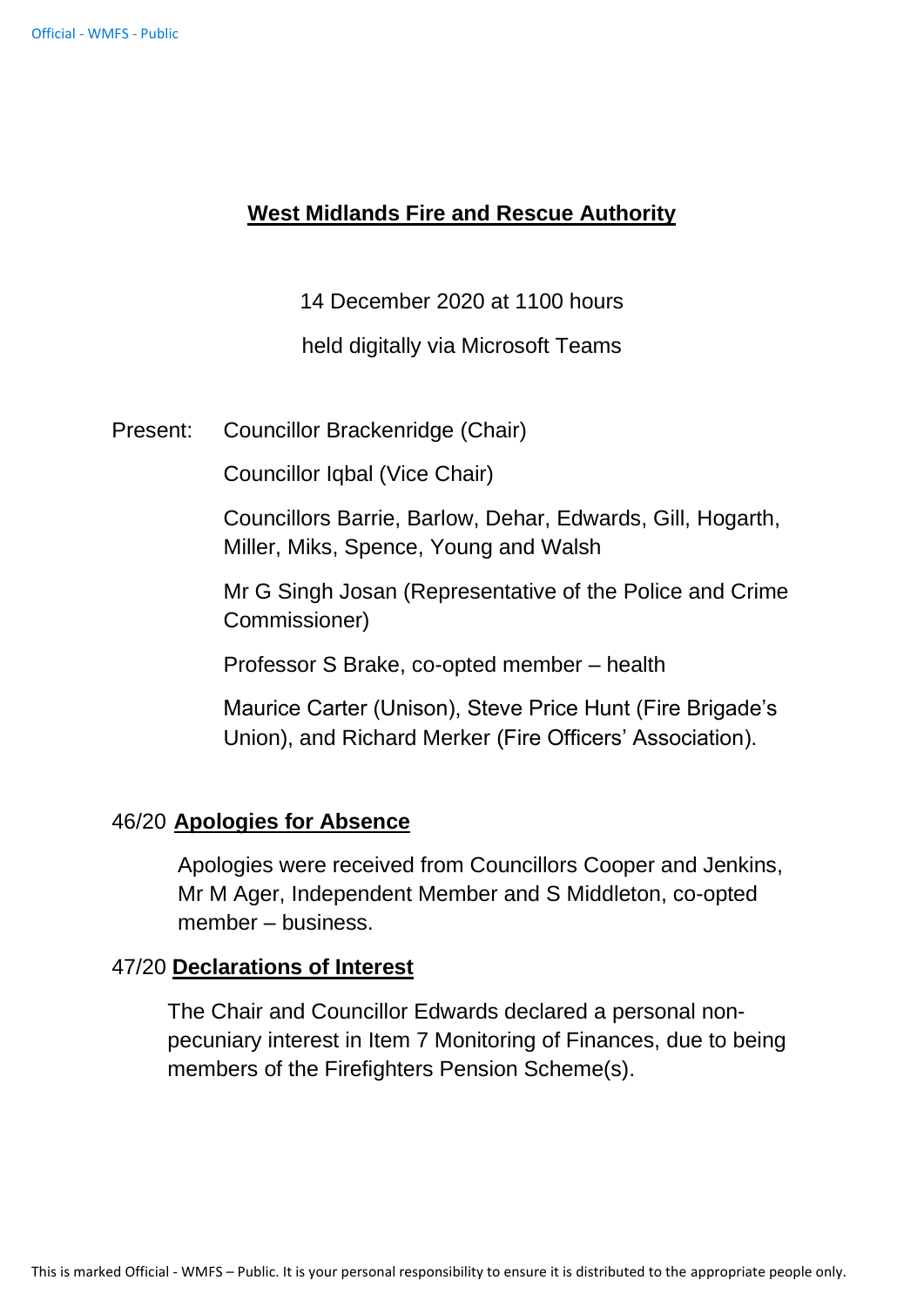## 48/20**Chairs Announcements**

The Chair welcomed all attendees to the meeting of the full Fire Authority.

The Chair noted that discussions were ongoing regarding the implementation of lateral flow testing.

It was noted that a regional meeting was due to be held later this week to discuss the council tax precept. The Chair noted that he would be asking for flexibility regarding support for the fire sector.

The Authority had received a letter from the Fire Minister with regard to funding going forward. The Chair advised that the Authority had replied to the letter setting out the position of the Authority including the fact that the Authority (as per other Fire and Rescue Authorities) no longer received any capital funding.

It was noted that the Authority welcomed and congratulated Solihull Metropolitan Borough Council in their decision to install sprinkler systems in high-rise buildings.

### 49/20**Chief Fire Officer's Announcements**

The Chief Fire Officer welcomed all attendees to the meeting.

The Annual Brigade Christmas Carol Service had been held on the 13 December and had been broadcast via YouTube. The Chief Fire Officer thanked Alison Newis and the team in corporate communications for making this possible.

It was noted that the number of Covid 19 cases recorded within the Service had stabilised with only a small number of cases of individuals self-isolating.

It was noted that the Service welcomed the decision by Solihull Metropolitan Borough Council to install sprinkler systems in highrise buildings.

In answer to a Members' question the Chief Fire Officer advised in light of the loosening of restrictions over the festive period, the Service continued to maintain high levels of infection prevention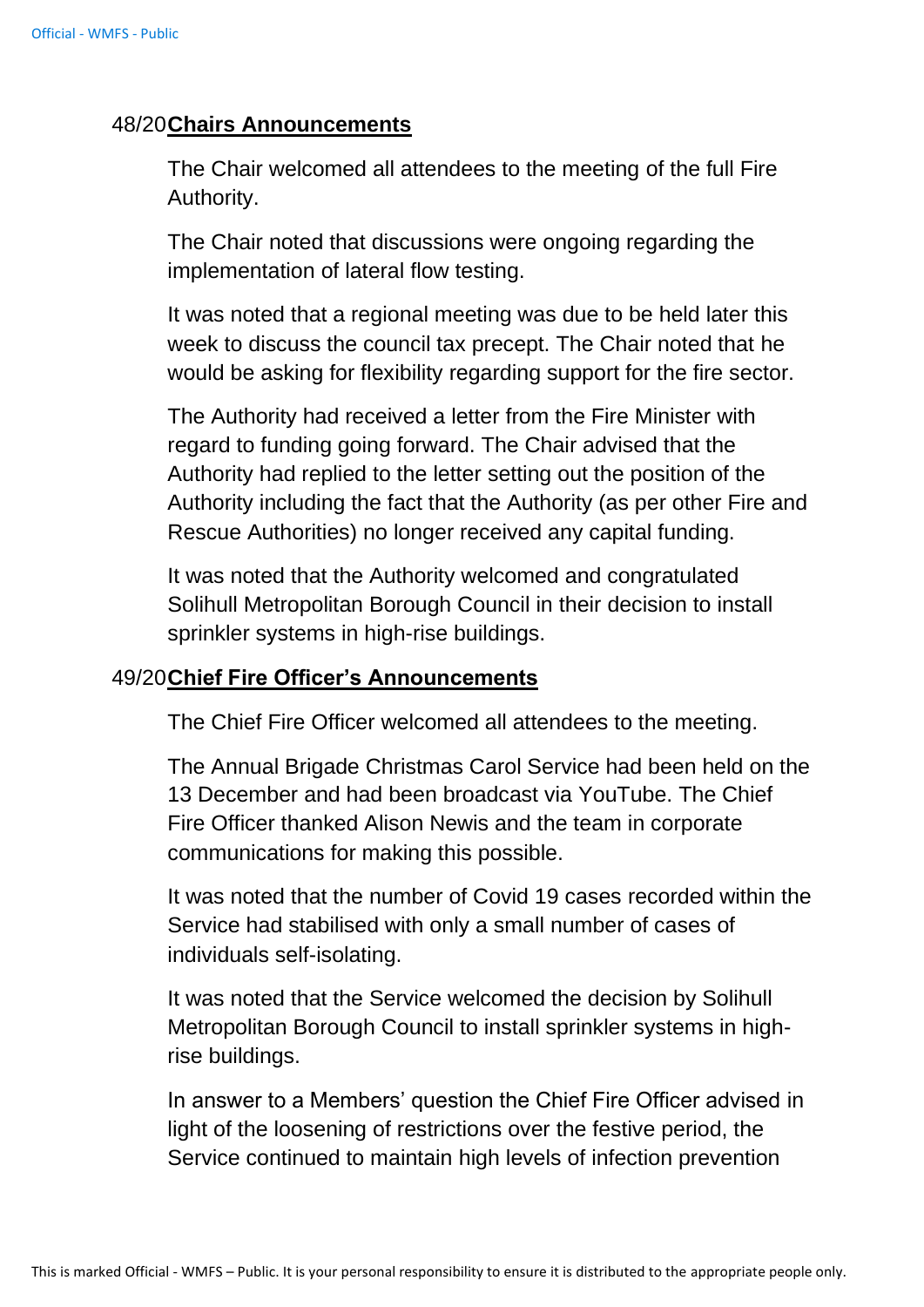control. However, it was acknowledged that the Service was limited in what it could do regarding what people could and couldn't do outside of the work environment.

A Member noted that the behaviours demonstrated by staff over the previous nine months had been very good and a high level of compliance had been observed resulting in low levels of cross infection. This had been supported by the high levels of surveillance that had been put in place by supervisors. The levels of protection put in place by the Service had proved very effective and should ensure resilience going forward.

The Chair noted that the introduction of the scientific cell had proved a critical addition and the additional guidance and information provided to staff via Mesh had been outstanding.

#### 50/20 **Minutes of the Fire and Rescue Authority 5 October 2020**

**Resolved** that the minutes of the Fire Authority meeting held on 5 October 2020 be confirmed as a correct record.

#### 51/20 **Review of the Constitution**

The Clerk to the Authority provided an overview of the report. The report had been submitted to provide further detail to support the process of recruitment of Deputy Chief Fire Officer and Assistant Chief Fire Officer roles as approved at the meeting of the Fire Authority on 5 October 2020.

The explanatory wording aligned to Matters for Authority, Article 6, section 6.2.4 (of the Fire Authority Constitution) had been amended in accordance with the outcomes of the meeting of the Fire Authority on 5 October. This proposed wording (3.4.1 to 3.4.5) was put forward to Members for their consideration and approval.

Additionally, the flowchart outlining the recruitment process within Appendix 1 of the report would also be included within the Constitution.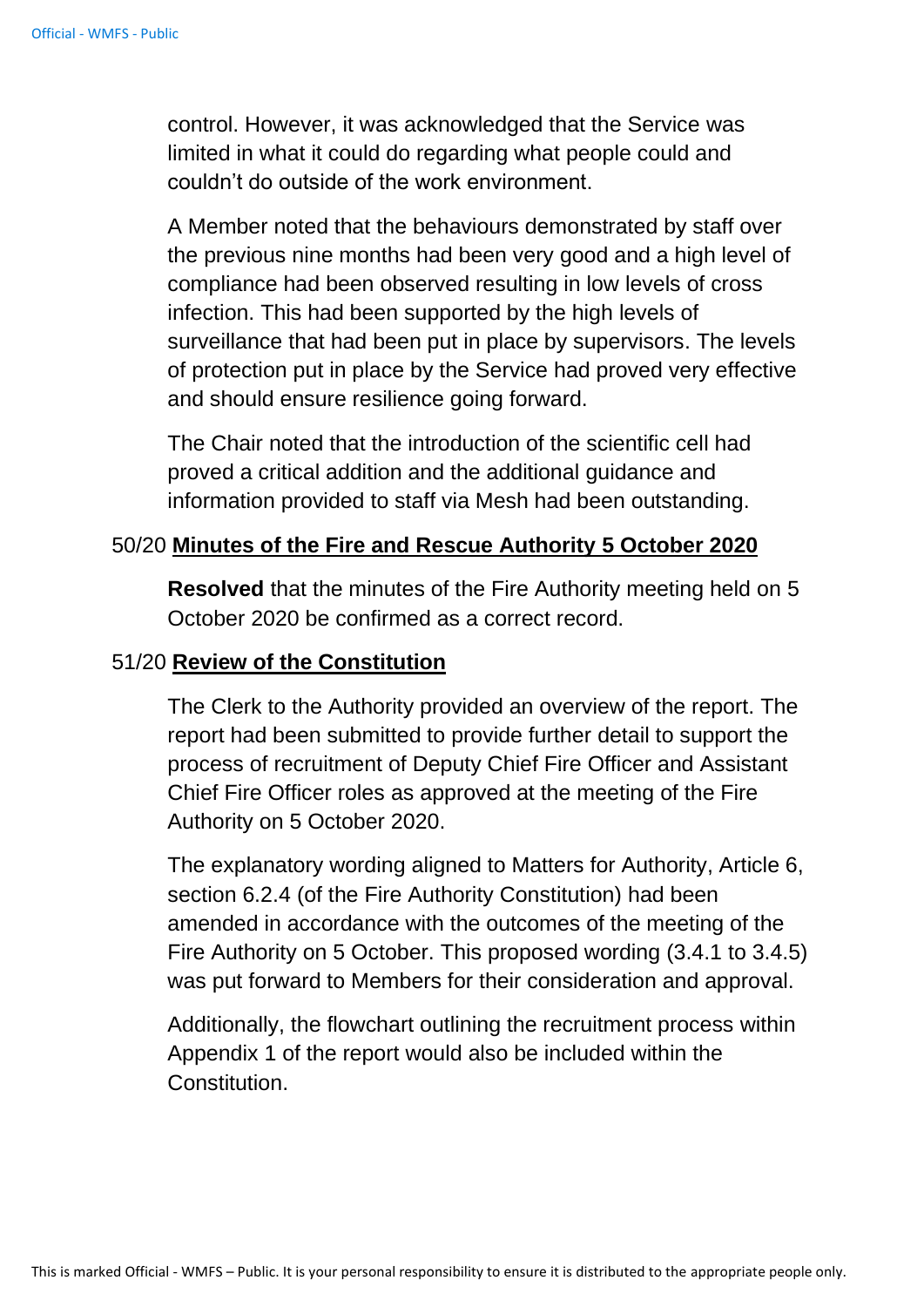### **Resolved**

Members approved the proposed explanatory notes for inclusion in the Fire Authority Constitution.

Members approved that the Clerk make any further consequential amendments to the Constitution in consultation with the Chair, Vice-Chair, and the opposition Leader.

### 52/20**Monitoring of Finances**

The Treasurer to the Authority, provided an overview of the report which dealt with the monitoring of the finances of the Authority in the current financial year and covered revenue expenditure and the Capital Programme.

Appendix A of the report compared the revenue budgeted to the end of November 2020 with the actuals to that date. The actual spend to November 2020 including commitments was £63.709 million compared to a projected budget of £63.850 million, an overall favourable variance of £0.141 million. It was noted that Appendix A showed the current impact on finances as a result of the Covid 19 pandemic.

Appendix B provided statistical data relating to the Firefighters' Pension Scheme.

Appendix C provided an overview of the capital expenditure. The Authority's approved capital programme for 2020/21 was £7.679 million. Expenditure to the end of November 2020 was shown as £1.462 million. It was noted that the main forecast variance with the capital programme related to the vehicle replacement programme and the re-phased replacement of windows and doors at seven fire stations. Delays in both cases were as a result of the Covid 19 pandemic.

In answer to Members' questions the following points were raised:

• The delay in the replacement of the Command Support Vehicle had not had any affect upon operational capacity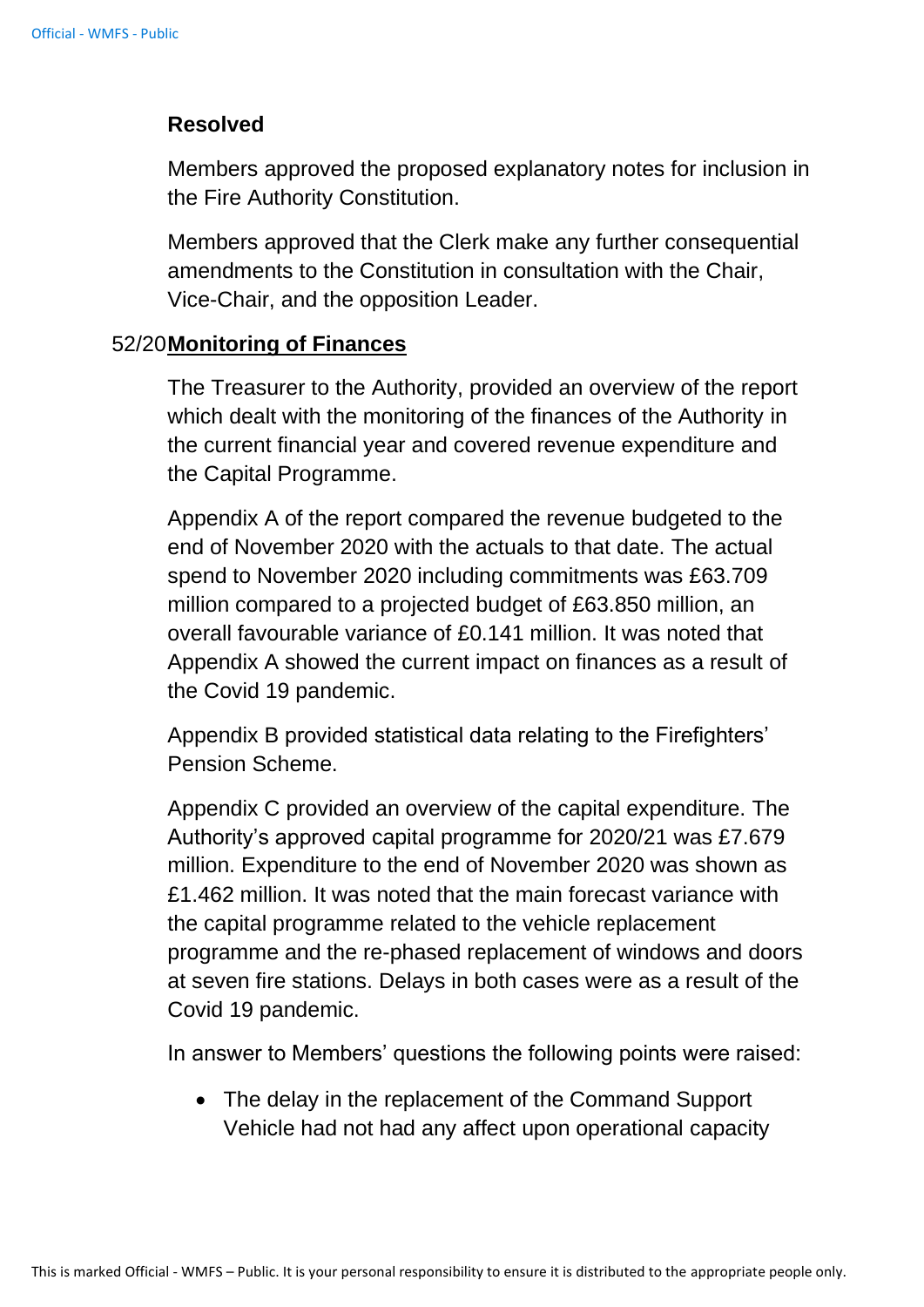including how the Service responded and dealt with high-rise incidents.

• There was no intention currently to undertake any borrowing to complete the capital programme. It was intended that costs would be met predominantly using ear-marked reserves. The reduced use of ear-marked reserves this year would assist with funding next year.

The Chair noted that the Authority no longer received a central government grant for capital so there was a need to be careful with regards to funding such expenditure. The Covid 19 pandemic had complicated issues during what were already challenging times.

### **Resolved**

Members noted the report on the monitoring of finances.

## 53/20**An Analysis of Progress of Quarterly Performance Against 'Our Plan' – Quarter Two 2020/21**

The Chief Fire Officer provided an overview of the report which outlined an analysis of the organisation's performance against 'Our Plan' for 2020-2023.

Appendix 1 of the report contained a breakdown of the corporate performance indicators across the areas of response, prevention and protection, as well as 'other' which covered performance indicators relating to the areas of people, health and safety, and facilities. Each performance indicator comprised a summary and performance against the respective tolerance level.

Key points included:

• Performance against the risk-based attendance standards continued to remain very high. Average attendance times for category 1 incident (the most critical and important of the four categories of incident) were 4 minutes 32 seconds during quarter two, below the target of 5 minutes. Average attendance times for category 2, 3 and 4 incident types remained well within the respective targets.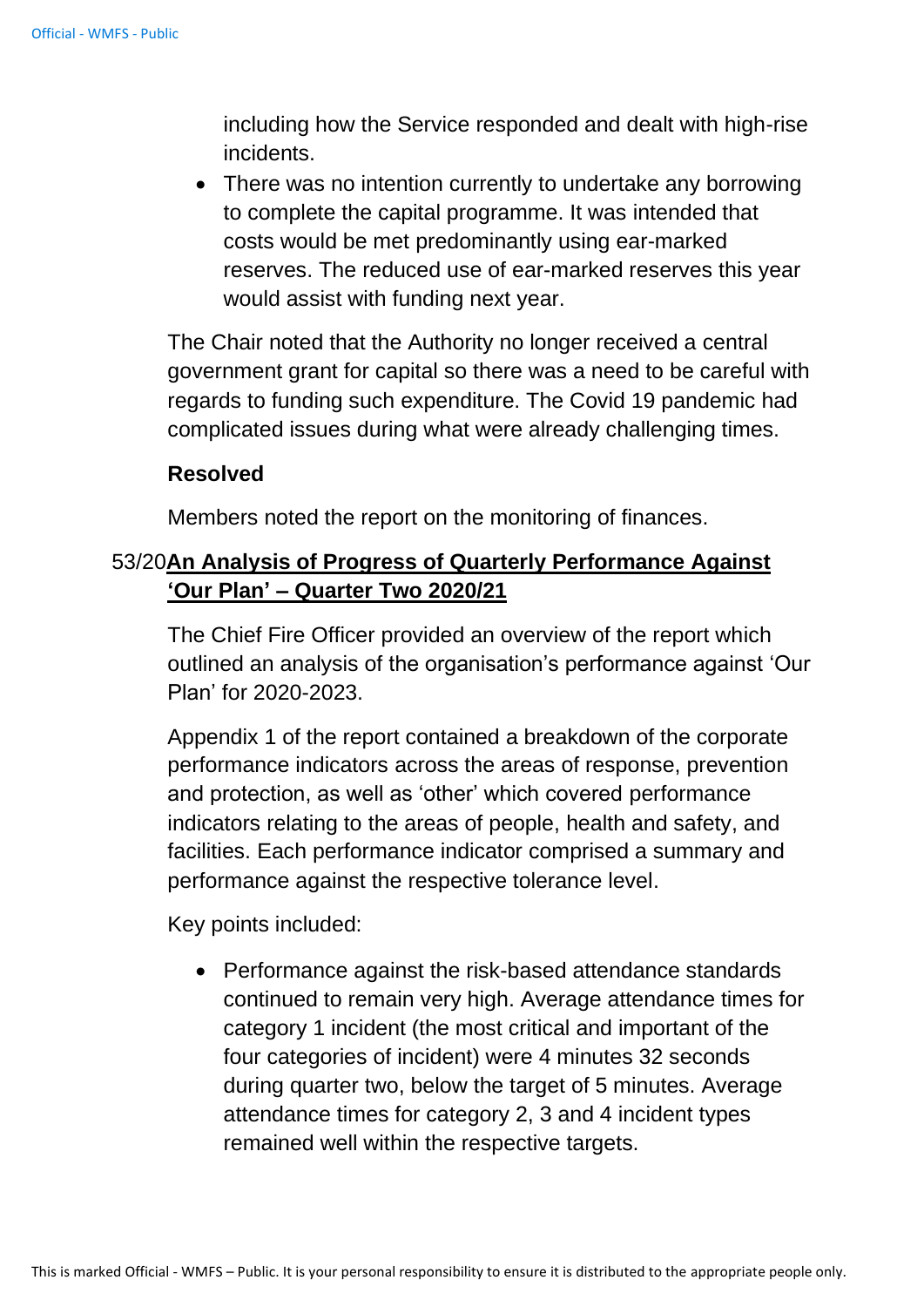- Of the 12 performance indicators for prevention, only two, PI5 the percentage of Safe and Well visits referred by our partners and PI6 the number of Safe and Well points achieved by the brigade, recorded under-performance against the tolerance levels. It was noted that the delivery of Safe and Well visits had been affected by the Covid 19 pandemic, and although performance had dipped, the Service continued to engage with the most vulnerable within our communities.
- There were two performance indicators within the area of Protection. PI 13 the number of accidental fires in nondomestic premises had demonstrated performance above the upper tolerance level, and PI 14 the number of false alarm calls due to fire alarm equipment in dwellings and nondomestic premises had demonstrated performance within the tolerance levels.
- With regard to the performance indicators for people support services, PI 20 the average number of working days / shifts lost due to sickness (non-uniformed employees) had demonstrated over performance against the tolerance levels. However, PI 15 the percentage of employees that have disclosed their disabled status, PI 16 the number of female uniformed staff, and PI 19 the average number of working days / shifts lost due to sickness (uniformed and Fire Control staff) demonstrated under performance against their respective tolerance levels.
- PI 21 the total number of injuries demonstrated performance within the tolerance levels. PI 22 the total number of RIDDOR injuries demonstrated under performance against the tolerance levels. It was noted however that the number of RIDDOR injuries was very low even if above target.

The Chair of the Scrutiny Committee welcomed the report and wished to thank all staff across the Service for their continued commitment and hard work.

A Member asked what the Service was looking to do regarding improving female recruitment. The Chief Fire Officer advised that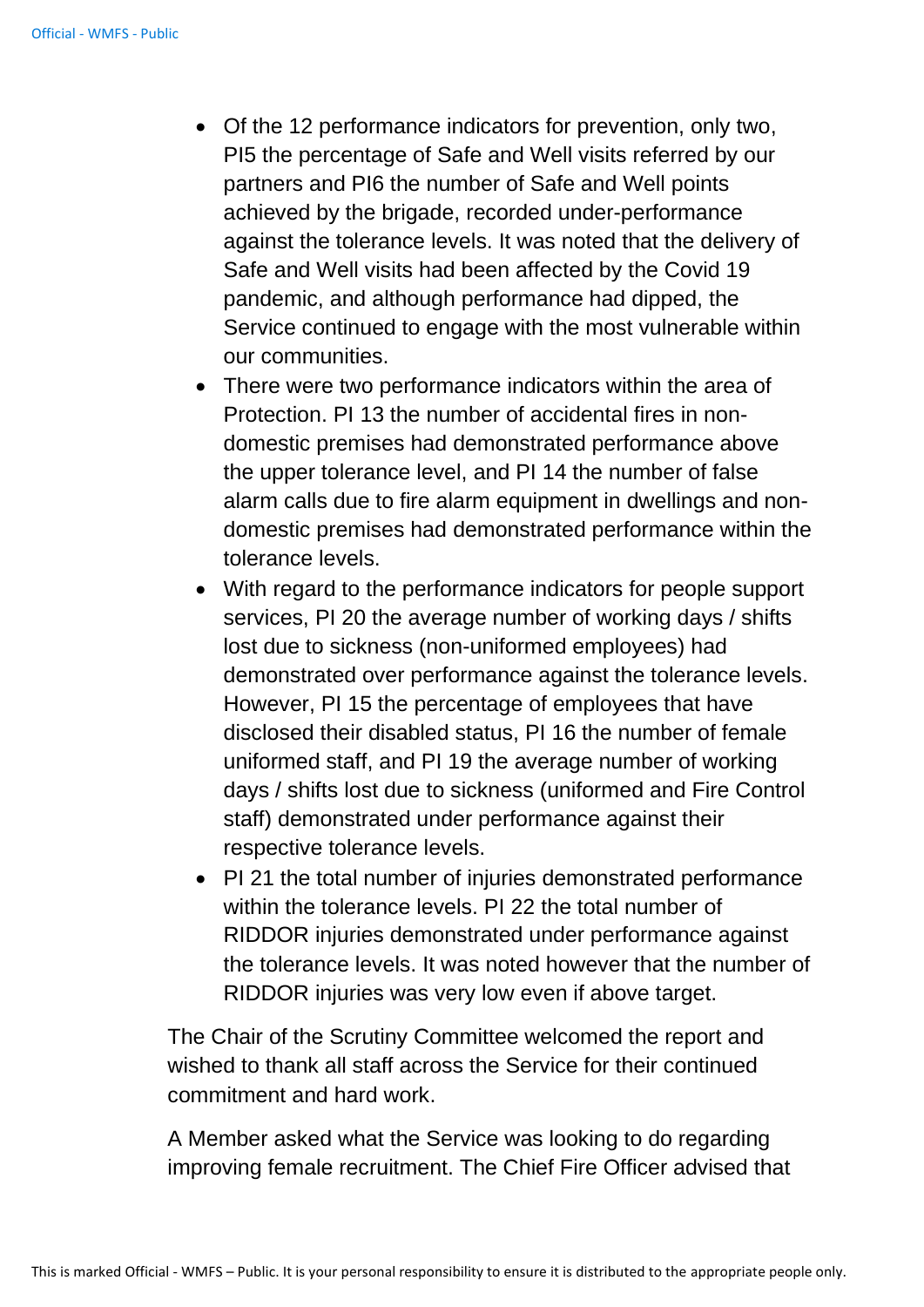the targets that had been set were targets that would be achieved over a matter of time. The Covid 19 pandemic had affected this area and thrown performance slightly off track in terms of engagement. The Service had found that it generally had more success in recruiting when it was able to engage with these groups face to face. Additionally, the focus was not just on recruitment but also on progression within the organisation including the use of positive action. It was known that decision making was more informed when it included a variety of protected characteristics and neuro diversity.

The Chair noted that the targets set regarding the recruitment of females were stretch targets, and it was only right that the Authority set challenging targets. The Authority was very pro-active in the recruitment of under-represented groups and would continue explore these areas and have these conversations as part of the education around such issues. It was noted that the Authority was within the top 50 inclusive employers and had been recognised by the Guardian, winning an award for its recruitment.

It was noted that the Chief Fire Officer and Deputy Chief Fire Officer had been invited by the Local Government Association Diversity Group to provide a presentation on equality and diversity. In preparing for the presentation, it was observed that the Service was ahead of many fire and rescue services in areas such as recruitment, progression, retention, and related national and community issues with the intention of removing / understanding unconscious bias.

It was noted that the report demonstrated that performance was generally positive across the corporate performance indicators with a few bespoke areas that required further development.

#### **Resolved**

Members noted the status of the Service's key performance indicators in the second quarter of 2020/21.

Members noted the progress made in delivering the three strategic priorities contained in 'Our Plan' 2020-23.